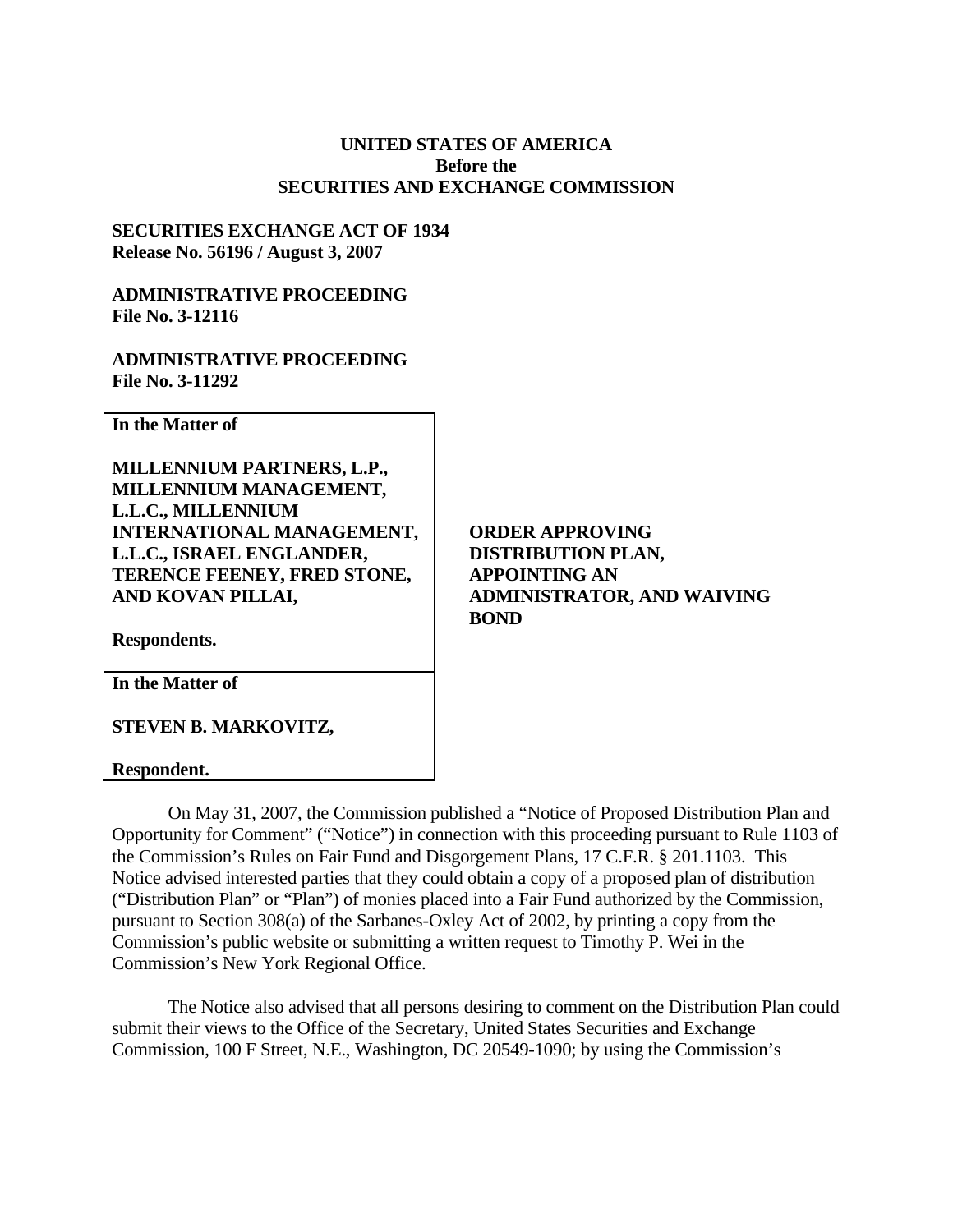internet comment form (http://www.sec.gov/litigation/admin.shtml); or by sending an e-mail to rule-comments@sec.gov, in writing, no later than July 2, 2007. The Commission received no substantive comments on the Distribution Plan.

On December 1, 2005, in In the Matter of Millennium Partners, et al., the Commission issued an Order Instituting Administrative and Cease-and-Desist Proceedings Pursuant to Section 8A of the Securities Act of 1933, Section 21C of the Securities Exchange Act of 1934, Sections 203(e) and 203(f) of the Investment Advisers Act of 1940, Section 9(b) of the Investment Company Act of 1940 and Rule 102(e) of the Commission's Rules of Practice, Making Findings and Imposing Remedial Sanctions and a Cease-and-Desist Order ("Millennium Order") against Millennium Partners, L.P., Millennium Management, L.L.C., Millennium International Management L.L.C., Israel Englander, Terence Feeney, Fred Stone, and Kovan Pillai (collectively, "Millennium Respondents"). Among other things, the Millennium Order directed the Millennium Respondents to pay disgorgement in the amount of \$148,000,004 and civil penalties in the amount of \$32,175,000 and ordered that a Fair Fund be established for distribution of these funds. The Millennium Order further ordered that the Millennium entity respondents retain an independent distribution consultant ("IDC"), not unacceptable to the staff, to develop a distribution plan for the Fair Fund. The Millennium entity respondents retained Professor Joseph A. Grundfest as the IDC, and he submitted the Distribution Plan to the Division of Enforcement, which filed the plan with the Commission.

On October 11, 2006, in In the Matter of Steven B. Markovitz, the Commission issued an Order Making Findings and Imposing Disgorgement and Civil Penalties Pursuant to Section 203(f) of the Investment Advisers Act of 1940 and Section 9(b) of the Investment Company Act of 1940 ("Markovitz Order") against Steven B. Markovitz ("Markovitz"). Among other things, the Markovitz Order directed Markovitz to pay disgorgement in the amount of \$1 and civil penalties in the amount of \$400,000 and ordered these funds to be distributed through the Millennium Fair Fund.

As stated in the Distribution Plan, the Fair Fund will be distributed by the methodology described in the Plan to eligible entities harmed by the market timing conduct found in the Millennium Order and by the late trading conduct found in the Markovitz Order. The Distribution Plan describes the procedures which will be used to identify the entities that will receive distributions under the Distribution Plan. The Distribution Plan further describes the procedures that will be used to calculate the total amounts to be paid to the harmed entities and distribute those amounts to those harmed entities.

The Division of Enforcement proposes that the Commission approve the Distribution Plan submitted by the IDC as written, appoint Professor Joseph A. Grundfest (who is also the IDC) as the Plan Administrator of the Distribution Plan as proposed by the Plan, and waive bond of the Plan Administrator for the good cause shown in the Plan.

Accordingly, pursuant to Rule 1104 of the Commission's Rules on Fair Fund and Disgorgement Plans, 17 C.F.R. § 201.1104, IT IS HEREBY ORDERED that the Distribution Plan is approved.